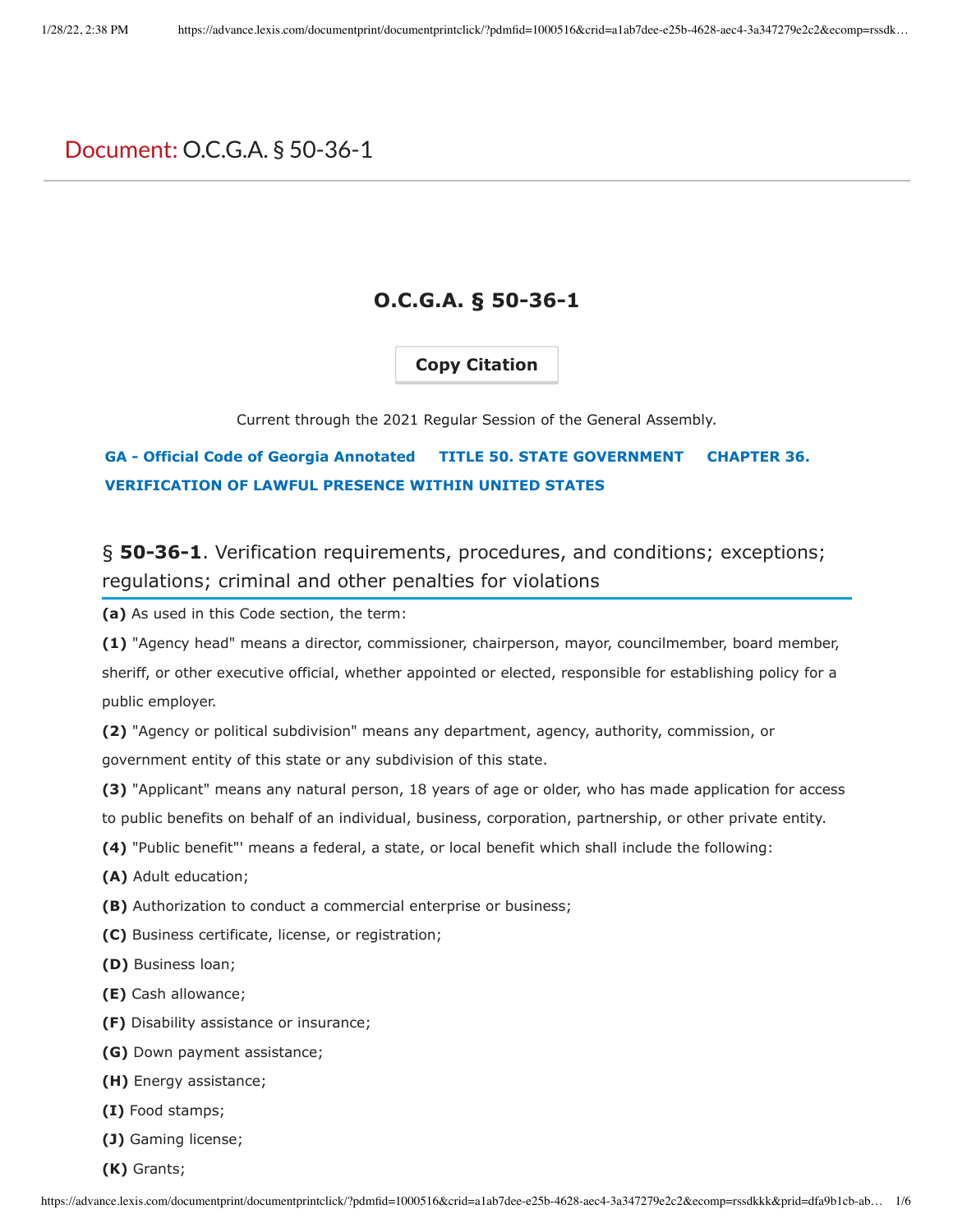1/28/22, 2:38 PM https://advance.lexis.com/documentprint/documentprintclick/?pdmfid=1000516&crid=a1ab7dee-e25b-4628-aec4-3a347279e2c2&ecomp=rssdk…

**(L)** Health benefits;

**(M)** Housing allowance, grant, guarantee, or loan;

**(N)** Loan guarantee;

**(O)** Medicaid;

**(P)** Occupational license;

**(Q)** Professional license;

**(R)** Public and assisted housing;

**(S)** Registration of a regulated business;

**(T)** Rent assistance or subsidy;

**(U)** Retirement benefits;

**(V)** State grant or loan;

**(W)** State issued driver's license and identification card;

**(X)** Tax certificate required to conduct a commercial business;

**(Y)** Temporary assistance for needy families (TANF);

**(Z)** Unemployment insurance; and

**(AA)** Welfare to work.

**(5)** "SAVE program" means the federal Systematic Alien Verification for Entitlements program operated by the United States Department of Homeland Security or a successor program designated by the United States Department of Homeland Security for the same purpose.

**(b)** Except as provided in subsection (d) of this Code section or where exempted by federal law, every agency or political subdivision shall verify the lawful presence in the United States under federal immigration law of any applicant for public benefits.

**(c)** This Code section shall be enforced without regard to race, religion, gender, ethnicity, or national origin.

**(d)** Verification of lawful presence in the United States under federal immigration law under this Code section shall not be required:

**(1)** For any purpose for which lawful presence in the United States under federal immigration law is not required by law, ordinance, or regulation;

**(2)** For assistance for health care items and services that are necessary for the treatment of an emergency medical condition, as defined in 42 U.S.C. Section 1396b(v) (3), of the alien involved and are not related to an organ transplant procedure;

**(3)** For short-term, noncash, in-kind emergency disaster relief;

**(4)** For public health assistance for immunizations with respect to immunizable diseases and for testing and treatment of symptoms of communicable diseases whether or not such symptoms are caused by a communicable disease;

**(5)** For programs, services, or assistance such as soup kitchens, crisis counseling and intervention, and short-term shelter specified by the United States Attorney General, in the United States Attorney

General's sole and unreviewable discretion after consultation with appropriate federal agencies and

departments, which: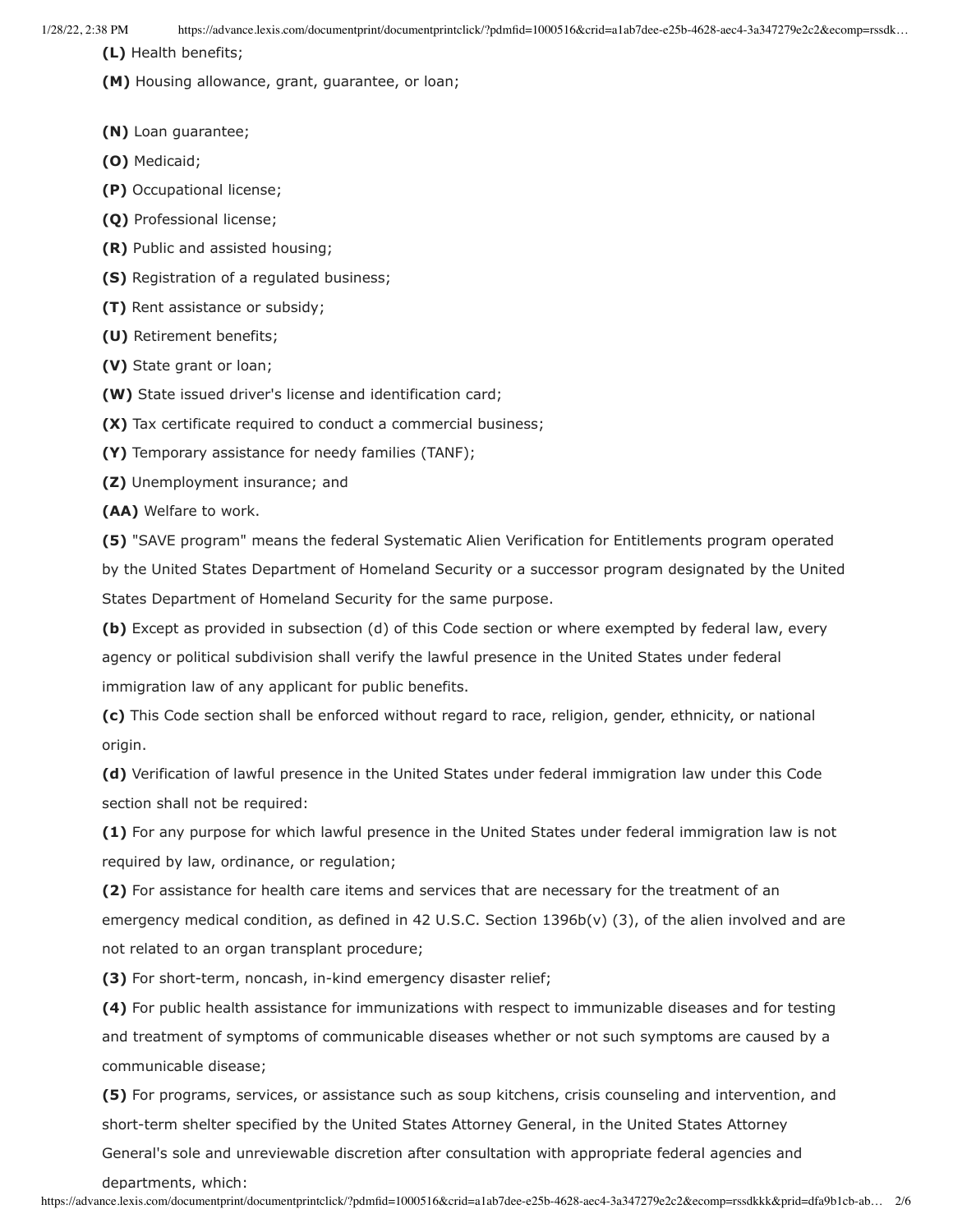**(A)** Deliver in-kind services at the community level, including through public or private nonprofit agencies;

**(B)** Do not condition the provision of assistance, the amount of assistance provided, or the cost of assistance provided on the individual recipient's income or resources; and

**(C)** Are necessary for the protection of life or safety;

**(6)** For prenatal care; or

**(7)** For postsecondary education, whereby the Board of Regents of the University System of Georgia, the State Board of the Technical College System of Georgia, the board of commissioners of the Georgia Student Finance Commission, and the board of directors of the Georgia Student Finance Authority shall set forth, or cause to be set forth, policies or regulations, or both, regarding postsecondary benefits that comply with all federal law including but not limited to public benefits as described in 8 U.S.C. Section 1611, 1621, or 1623.

**(e)** All policies of agencies or political subdivisions regarding public benefits for postsecondary education shall comply with federal law as provided in 8 U.S.C. Section 1623.

**(f)** (1) Except as provided in subsection (g) of this Code section, an agency or political subdivision providing or administering a public benefit shall require every applicant for such benefit to:

**(A)** Provide at least one secure and verifiable document, as defined in Code Section 50-36-2, or a copy or facsimile of such document. Any document required by this subparagraph may be submitted by or on behalf of the applicant at any time within nine months prior to the date of application so long as the document remains valid through the licensing or approval period or such other period for which the applicant is applying to receive a public benefit; and

**(B)** Execute a signed and sworn affidavit verifying the applicant's lawful presence in the United States under federal immigration law; provided, however, that if the applicant is younger than 18 years of age at the time of the application, he or she shall execute the affidavit required by this subparagraph within 30 days after his or her eighteenth birthday. Such affidavit shall affirm that:

**(i)** The applicant is a United States citizen or legal permanent resident 18 years of age or older; or **(ii)** The applicant is a qualified alien or nonimmigrant under the federal Immigration and Nationality Act, Title 8 U.S.C., 18 years of age or older lawfully present in the United States and provide the applicant's alien number issued by the Department of Homeland Security or other federal immigration agency.

**(2)** The state auditor shall create affidavits for use under this subsection and shall keep a current version of such affidavits on the Department of Audits and Accounts' official website.

**(3)** Documents and copies of documents required by this subsection may be submitted in person, by mail, or electronically, provided the submission complies with Chapter 12 of Title 10. Copies of documents submitted in person, by mail, or electronically shall satisfy the requirements of this Code section. For purposes of this paragraph, electronic submission shall include a submission via facsimile, Internet, electronic texting, or any other electronically assisted transmitted method approved by the agency or political subdivision.

**(4)** The requirements of this subsection shall not apply to any applicant applying for or renewing an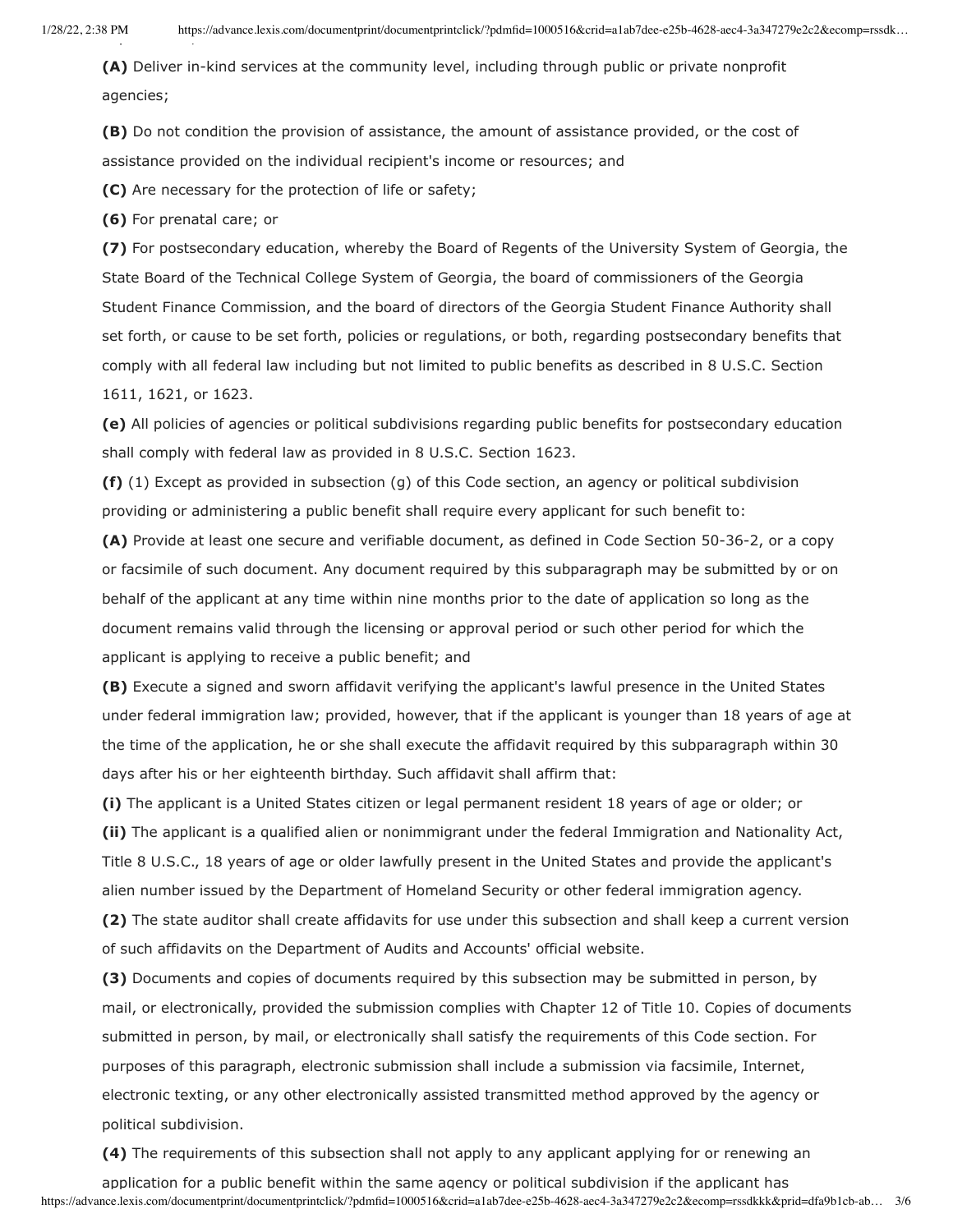previously complied with the requirements of this subsection by submission of a secure and verifiable

document, as defined in Code Section 50-36-2, and a signed and sworn affidavit affirming that such applicant is a United States citizen.

#### **(g)**

**(1)** The Department of Driver Services shall require every applicant for a state issued driver's license or state identification card to submit, in person, an original secure and verifiable document, as defined in Code Section 50-36-2, and execute a signed and sworn affidavit verifying the applicant's lawful presence in the United States under federal immigration law.

**(2)** The requirements of this subsection shall not apply to any applicant renewing a state issued driver's license or state identification card when such applicant has previously complied with the requirements of this subsection by submission of a secure and verifiable document, as defined in Code Section 50-36-2, and a signed and sworn affidavit affirming that such applicant is a United States citizen.

**(h)** For any applicant who has executed an affidavit that he or she is an alien lawfully present in the United States, eligibility for public benefits shall be made through the SAVE program. Until such eligibility verification is made, the affidavit may be presumed to be proof of lawful presence in the United States under federal immigration law for the purposes of this Code section.

**(i)** Any person who knowingly and willfully makes a false, fictitious, or fraudulent statement of representation in an affidavit executed pursuant to this Code section shall be guilty of a violation of Code Section 16-10-20.

**(j)** Verification of citizenship through means required by federal law shall satisfy the requirements of this Code section.

**(k)** It shall be unlawful for any agency or political subdivision to provide or administer any public benefit in violation of this Code section. Agencies and political subdivisions subject to the requirements of this subsection shall provide an annual report to the Department of Audits and Accounts pursuant to Code Section 50-36-4 as proof of compliance with this subsection. Any agency or political subdivision failing to provide a report as required by this subsection shall not be entitled to any financial assistance, funds, or grants from the Department of Community Affairs.

**(l)** Any and all errors and significant delays by the SAVE program shall be reported to the United States Department of Homeland Security.

**(m)** Notwithstanding subsection (i) of this Code section, any applicant for public benefits shall not be guilty of any crime for executing an affidavit attesting to his or her lawful presence in the United States under federal immigration law that contains a false statement if such affidavit is not required by this Code section.

**(n)** In the event a legal action is filed against any agency or political subdivision alleging improper denial of a public benefit arising out of an effort to comply with this Code section, the Attorney General shall be served with a copy of the proceeding and shall be entitled to be heard.

**(o)** Compliance with this Code section by an agency or political subdivision shall include taking all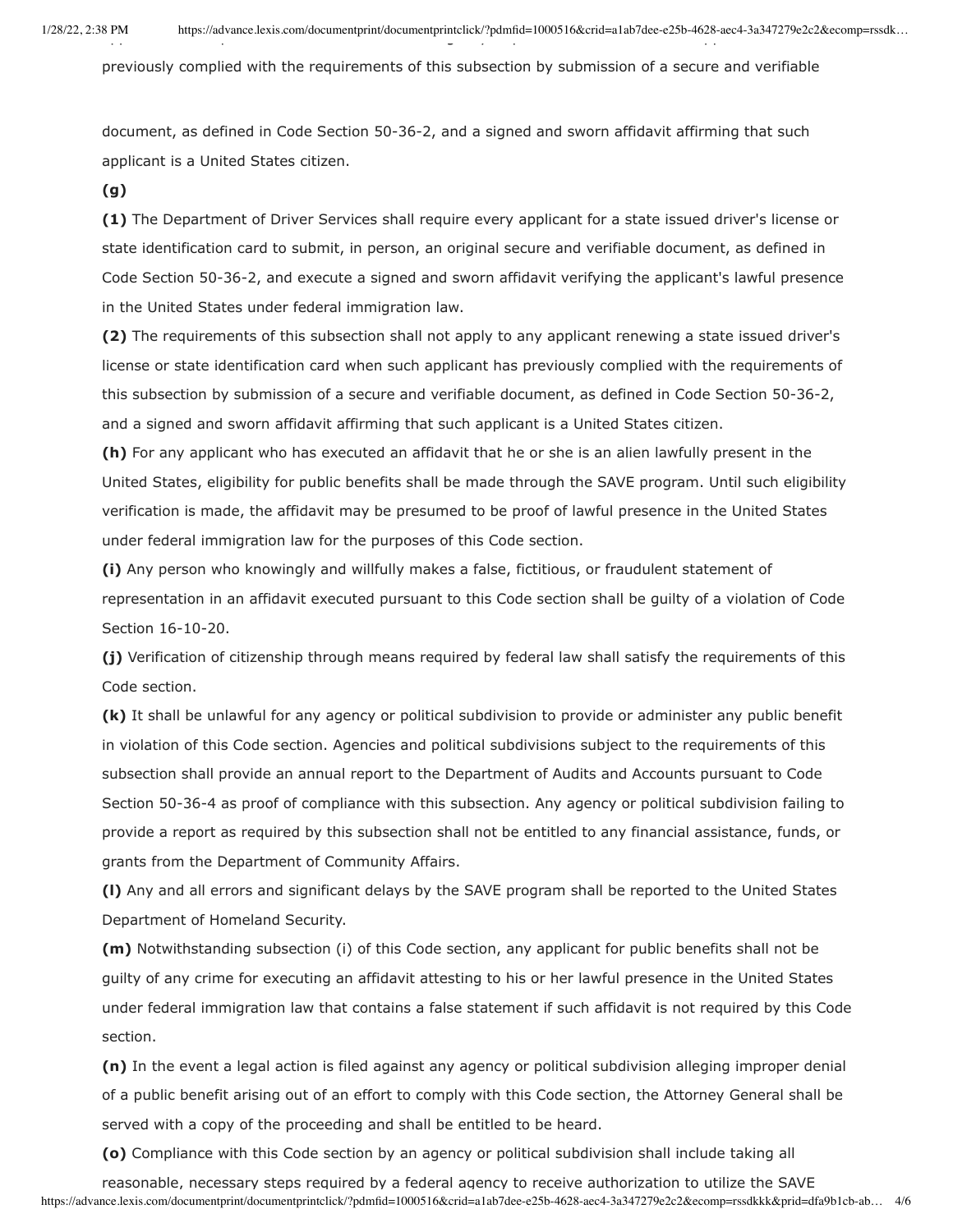program or any successor program designated by the United States Department of Homeland Security or other federal agency, including providing copies of statutory authorization for the agency or political subdivision to provide public benefits and other affidavits, letters of memorandum of understanding, or other required documents or information needed to receive authority to utilize the SAVE program or any successor program for each public benefit provided by such agency or political subdivision. An agency or political subdivision that takes all reasonable, necessary steps and submits all requested documents and information as required in this subsection but either has not been given access to use such programs by such federal agencies or has not completed the process of obtaining access to use such programs shall not be liable for failing to use the SAVE program or any such successor program to verify eligibility for public benefits.

**(p)** In the case of noncompliance with the provisions of this Code section by an agency or political subdivision, the appropriations committee of each house of the General Assembly may consider such noncompliance in setting the budget and appropriations.

**(q)** No employer, agency, or political subdivision shall be subject to lawsuit or liability arising from any act to comply with the requirements of this chapter; provided, however, that the intentional and knowing failure of any agency head to abide by the provisions of this chapter shall:

**(1)** Be a violation of the code of ethics for government service established in Code Section 45-10-1 and subject such agency head to the penalties provided for in Code Section 45-10-28, including removal from office and a fine not to exceed \$10,000.00; and

**(2)** Be a high and aggravated misdemeanor offense where such agency head acts to willfully violate the provisions of this Code section or acts so as to intentionally and deliberately interfere with the implementation of the requirements of this Code section.

The Attorney General shall have the authority to conduct a criminal and civil investigation of an alleged violation of this chapter by an agency or agency head and to bring a prosecution or civil action against an agency or agency head for all cases of violations under this chapter. In the event that an order is entered against an employer, the state shall be awarded attorney's fees and expenses of litigation incurred in bringing such an action and investigating such violation.

#### **History**

Code 1981, § **50-36-1**, enacted by Ga. L. 2006, p. 105, § 9/SB 529; Ga. L. 2009, p. 8, § 50/SB 46; Ga. L. 2009, p. 970, § 3/HB 2; Ga. L. 2011, p. 632, § 3/HB 49; Ga. L. 2011, p. 794, §§ 16, 17, 18/HB 87; Ga. L. 2012, p. 775, § 50/HB 942; Ga. L. 2013, p. 111, § 6/SB 160; Ga. L. 2013, p. 125, § 1/HB 324.

OFFICIAL CODE OF GEORGIA ANNOTATED